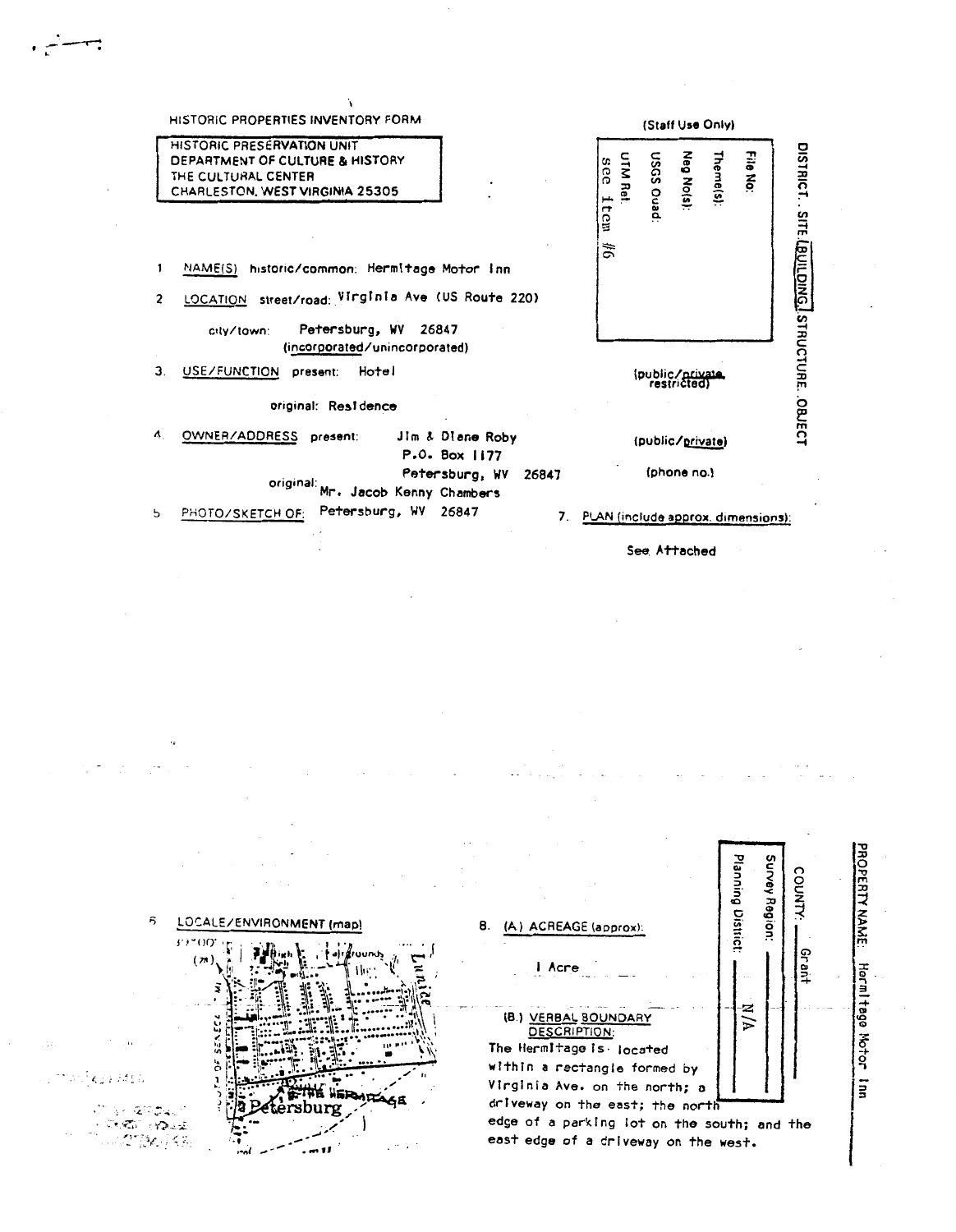|                                                                                                                                                                             | 9<br>a                                                                                                                        | DESCRIPTION (clarify as appropriate):<br>Exterior Fabric<br>b.                                                      | Structural System                                                                                                                                                                                                                                                                                                                                                                                                          | <b>Roofing Material</b><br>C.                                                                                                                                                                                                                                                                                             |  |
|-----------------------------------------------------------------------------------------------------------------------------------------------------------------------------|-------------------------------------------------------------------------------------------------------------------------------|---------------------------------------------------------------------------------------------------------------------|----------------------------------------------------------------------------------------------------------------------------------------------------------------------------------------------------------------------------------------------------------------------------------------------------------------------------------------------------------------------------------------------------------------------------|---------------------------------------------------------------------------------------------------------------------------------------------------------------------------------------------------------------------------------------------------------------------------------------------------------------------------|--|
|                                                                                                                                                                             |                                                                                                                               | stone $-$                                                                                                           | $massonry = \frac{X}{1 - \frac{y}{1 - \frac{y}{1 - \frac{y}{1 - \frac{y}{1 - \frac{y}{1 - \frac{y}{1 - \frac{y}{1 - \frac{y}{1 - \frac{y}{1 - \frac{y}{1 - \frac{y}{1 - \frac{y}{1 - \frac{y}{1 - \frac{y}{1 - \frac{y}{1 - \frac{y}{1 - \frac{y}{1 - \frac{y}{1 - \frac{y}{1 - \frac{y}{1 - \frac{y}{1 - \frac{y}{1 - \frac{y}{1 - \frac{y}{1 - \frac{y}{1 - \frac{y}{1 - \frac{y}{1 - \frac{y}{1 - \frac{y}{1 - \frac{y$ | $wood$ $\frac{1}{2}$ $\frac{1}{2}$ $\frac{1}{2}$ $\frac{1}{2}$ $\frac{1}{2}$ $\frac{1}{2}$ $\frac{1}{2}$ $\frac{1}{2}$ $\frac{1}{2}$ $\frac{1}{2}$ $\frac{1}{2}$ $\frac{1}{2}$ $\frac{1}{2}$ $\frac{1}{2}$ $\frac{1}{2}$ $\frac{1}{2}$ $\frac{1}{2}$ $\frac{1}{2}$ $\frac{1}{2}$ $\frac{1}{2}$ $\frac{1}{2}$ $\frac{1}{2$ |  |
|                                                                                                                                                                             |                                                                                                                               | brick Red.flemish bond facade                                                                                       | frame _______________                                                                                                                                                                                                                                                                                                                                                                                                      | metal _____________                                                                                                                                                                                                                                                                                                       |  |
|                                                                                                                                                                             |                                                                                                                               | stucco ____________________                                                                                         | log __________________________<br>metal ________________                                                                                                                                                                                                                                                                                                                                                                   | tile __________________________                                                                                                                                                                                                                                                                                           |  |
|                                                                                                                                                                             |                                                                                                                               | weatherboard _________                                                                                              | $other$ $\frac{1}{1}$                                                                                                                                                                                                                                                                                                                                                                                                      |                                                                                                                                                                                                                                                                                                                           |  |
|                                                                                                                                                                             |                                                                                                                               | $\epsilon$ lapboard $\frac{1}{\epsilon}$<br>board & batten                                                          |                                                                                                                                                                                                                                                                                                                                                                                                                            | composition _________                                                                                                                                                                                                                                                                                                     |  |
|                                                                                                                                                                             |                                                                                                                               | shingle ____________________                                                                                        | foundation stone                                                                                                                                                                                                                                                                                                                                                                                                           |                                                                                                                                                                                                                                                                                                                           |  |
|                                                                                                                                                                             |                                                                                                                               | other ___________________                                                                                           |                                                                                                                                                                                                                                                                                                                                                                                                                            |                                                                                                                                                                                                                                                                                                                           |  |
|                                                                                                                                                                             | đ.                                                                                                                            | Associated Structures (use/type):                                                                                   | е.                                                                                                                                                                                                                                                                                                                                                                                                                         | Integrity (include dates):                                                                                                                                                                                                                                                                                                |  |
|                                                                                                                                                                             |                                                                                                                               |                                                                                                                     |                                                                                                                                                                                                                                                                                                                                                                                                                            | original<br>original site/relocated                                                                                                                                                                                                                                                                                       |  |
|                                                                                                                                                                             |                                                                                                                               | excluded from nominated area.                                                                                       |                                                                                                                                                                                                                                                                                                                                                                                                                            | alterations enclosed two story porch                                                                                                                                                                                                                                                                                      |  |
|                                                                                                                                                                             |                                                                                                                               | dependencies _______ none                                                                                           |                                                                                                                                                                                                                                                                                                                                                                                                                            | along east side, modernized interior.                                                                                                                                                                                                                                                                                     |  |
|                                                                                                                                                                             |                                                                                                                               |                                                                                                                     |                                                                                                                                                                                                                                                                                                                                                                                                                            |                                                                                                                                                                                                                                                                                                                           |  |
|                                                                                                                                                                             |                                                                                                                               | .<br>Nasaran sa masarang masarang kalawang kalawang pangangan na masarang pangangang pangangang pangangang panganga |                                                                                                                                                                                                                                                                                                                                                                                                                            | Third story added early<br>additions.<br>20th century; modern block addition                                                                                                                                                                                                                                              |  |
|                                                                                                                                                                             |                                                                                                                               |                                                                                                                     |                                                                                                                                                                                                                                                                                                                                                                                                                            | at rear.                                                                                                                                                                                                                                                                                                                  |  |
|                                                                                                                                                                             | $\mathbf{f}$                                                                                                                  | Condition<br>g.                                                                                                     | Threats:                                                                                                                                                                                                                                                                                                                                                                                                                   |                                                                                                                                                                                                                                                                                                                           |  |
|                                                                                                                                                                             |                                                                                                                               |                                                                                                                     |                                                                                                                                                                                                                                                                                                                                                                                                                            |                                                                                                                                                                                                                                                                                                                           |  |
|                                                                                                                                                                             |                                                                                                                               | $\overbrace{\qquad \qquad }^{\text{exceilent}}$                                                                     |                                                                                                                                                                                                                                                                                                                                                                                                                            | Intergrity threatened by numerous additions.                                                                                                                                                                                                                                                                              |  |
|                                                                                                                                                                             |                                                                                                                               |                                                                                                                     |                                                                                                                                                                                                                                                                                                                                                                                                                            |                                                                                                                                                                                                                                                                                                                           |  |
|                                                                                                                                                                             |                                                                                                                               | deteriorated _____________<br>abandoned __________                                                                  |                                                                                                                                                                                                                                                                                                                                                                                                                            |                                                                                                                                                                                                                                                                                                                           |  |
|                                                                                                                                                                             |                                                                                                                               |                                                                                                                     |                                                                                                                                                                                                                                                                                                                                                                                                                            |                                                                                                                                                                                                                                                                                                                           |  |
|                                                                                                                                                                             |                                                                                                                               |                                                                                                                     |                                                                                                                                                                                                                                                                                                                                                                                                                            | 10 SIGNIFICANCE (use attachment sheet if necessary): The Hermitage is significant for its history as a hotel                                                                                                                                                                                                              |  |
| which has been in continuous operation since 1881. Located<br>Architect/Builder/Engineer:<br>$\overline{a}$<br>adjacent to the old Grant County Court House and on the main |                                                                                                                               |                                                                                                                     |                                                                                                                                                                                                                                                                                                                                                                                                                            |                                                                                                                                                                                                                                                                                                                           |  |
|                                                                                                                                                                             |                                                                                                                               |                                                                                                                     |                                                                                                                                                                                                                                                                                                                                                                                                                            | highway through the South Branch Valley it was prominently                                                                                                                                                                                                                                                                |  |
| Style/Period: Vernacular<br>b.                                                                                                                                              |                                                                                                                               |                                                                                                                     |                                                                                                                                                                                                                                                                                                                                                                                                                            | located to serve travelers. Originally a two story structure,                                                                                                                                                                                                                                                             |  |
|                                                                                                                                                                             | with Greek Revival Influence<br>the house is a good example of the mid 19th century vernacular<br>Date(s) _____ Ca. 1840<br>c |                                                                                                                     |                                                                                                                                                                                                                                                                                                                                                                                                                            |                                                                                                                                                                                                                                                                                                                           |  |
|                                                                                                                                                                             |                                                                                                                               |                                                                                                                     |                                                                                                                                                                                                                                                                                                                                                                                                                            | architecture of the South Branch Valley, showing influence of<br>the Greek Revival Style.                                                                                                                                                                                                                                 |  |
|                                                                                                                                                                             |                                                                                                                               |                                                                                                                     |                                                                                                                                                                                                                                                                                                                                                                                                                            |                                                                                                                                                                                                                                                                                                                           |  |
|                                                                                                                                                                             |                                                                                                                               |                                                                                                                     |                                                                                                                                                                                                                                                                                                                                                                                                                            |                                                                                                                                                                                                                                                                                                                           |  |
|                                                                                                                                                                             |                                                                                                                               |                                                                                                                     |                                                                                                                                                                                                                                                                                                                                                                                                                            |                                                                                                                                                                                                                                                                                                                           |  |
|                                                                                                                                                                             |                                                                                                                               |                                                                                                                     |                                                                                                                                                                                                                                                                                                                                                                                                                            |                                                                                                                                                                                                                                                                                                                           |  |
|                                                                                                                                                                             |                                                                                                                               | <b>SIBLIOGRAPHY</b>                                                                                                 |                                                                                                                                                                                                                                                                                                                                                                                                                            |                                                                                                                                                                                                                                                                                                                           |  |
|                                                                                                                                                                             |                                                                                                                               |                                                                                                                     |                                                                                                                                                                                                                                                                                                                                                                                                                            |                                                                                                                                                                                                                                                                                                                           |  |
|                                                                                                                                                                             |                                                                                                                               |                                                                                                                     |                                                                                                                                                                                                                                                                                                                                                                                                                            | Adapted from survey documentation prepared by Nan Stevens, Region 8 Planning and Development<br>Council, P.O. Box 887, Petersburg, WV 26847, for the West Virginia Department of Culture                                                                                                                                  |  |
|                                                                                                                                                                             |                                                                                                                               | and History.                                                                                                        |                                                                                                                                                                                                                                                                                                                                                                                                                            |                                                                                                                                                                                                                                                                                                                           |  |
|                                                                                                                                                                             |                                                                                                                               | Natural Resources. February 1980, vol. 43, no. 12, pp. 2-6.                                                         |                                                                                                                                                                                                                                                                                                                                                                                                                            | Wonderful West Virginia. Charleston, West Virginia: Department of                                                                                                                                                                                                                                                         |  |
|                                                                                                                                                                             |                                                                                                                               |                                                                                                                     |                                                                                                                                                                                                                                                                                                                                                                                                                            | state was a straightfully for the                                                                                                                                                                                                                                                                                         |  |
|                                                                                                                                                                             |                                                                                                                               | Paula S. Reed<br><b>SECTION PEPARED BY</b>                                                                          |                                                                                                                                                                                                                                                                                                                                                                                                                            | 8/09/84<br>_ DATE                                                                                                                                                                                                                                                                                                         |  |
|                                                                                                                                                                             |                                                                                                                               | 207 S. Potomac Street, Hagerstown, MD 21740<br>Address L                                                            |                                                                                                                                                                                                                                                                                                                                                                                                                            |                                                                                                                                                                                                                                                                                                                           |  |
|                                                                                                                                                                             |                                                                                                                               | complexion.                                                                                                         | Preservation Associates, Inc.                                                                                                                                                                                                                                                                                                                                                                                              |                                                                                                                                                                                                                                                                                                                           |  |
|                                                                                                                                                                             |                                                                                                                               | (301) 791-7880                                                                                                      |                                                                                                                                                                                                                                                                                                                                                                                                                            |                                                                                                                                                                                                                                                                                                                           |  |
|                                                                                                                                                                             |                                                                                                                               |                                                                                                                     |                                                                                                                                                                                                                                                                                                                                                                                                                            |                                                                                                                                                                                                                                                                                                                           |  |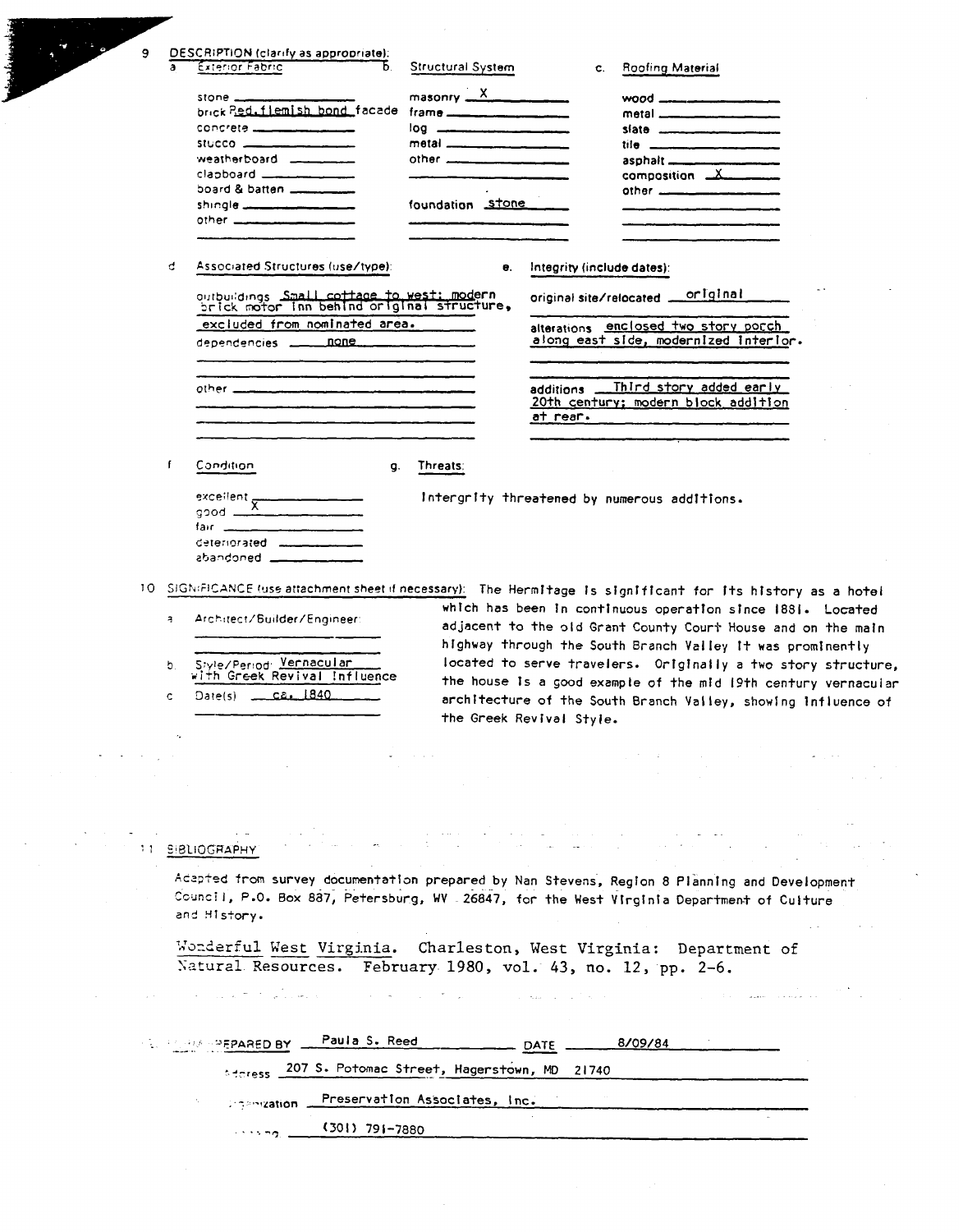**ATTACHMENT TO HISTORIC PROPERTIES INVENTORY FORM** 

(HISTORIC PRESERVATION UNIT)<br>DEPARTMENT OF CULTURE & HISTORY<br>THE OULTURAL CENTER  $I$ <sup>--=</sup>-ESTON, WEST VIRGINIA 25305

**Same simulation c/Common:** 

Hermitage Motor Inn

4. Jim and Diane Roby . P. **0.** Box 1177 Petersburg, WV 26847

(\$10. Significance, continued)

During the early 20th century, a third-story, also of brick construction was added, changing the proportion of the building. **A** turn-of-the-century period two story porch with turned posts and balusters is also part of the updating received by the inn at that time.

The significance of the Hermitage derives from its continuous operation **2s** a2 im since 1881. Over a century of operation as a hostelry illustrates the importance of the commercial associations of the property to Petersburg and the South Branch Valley.

The social significance of the Hermitage (before 1904 called the Taylor Eotsl) relates to the large numbers of guests, such as statesmen, judges and lawyers who regularly stayed at the hostelry while in Petersburg for court business at the neighboring courthouse. Tourists, hunters and fishermen were also attracted to the hotel because of the spectacular recreational and scenic qualities of the South Branch Valley.

The Hermitage is also important for its longevity as a hotel business in the region. No other hotels in the immediate vicinity have existed continuously for over a century. The Hotel was called the "Cunningham" and later in the 19th century, **the** Taylor Hotel.

Historically, the building was constructed in the ca. 1840-41 period by local slaves who used bricks fired on the site. Jacob Kenny Chambers was the original owner. During the Civil War the building housed federal treops engaged in valley-wide campaigns. Mountain climbers stayed at the facility while training at nearby Seneca Rocks during World War II.

The original block of the building continues to convey its strong ---architectural flavor as an inn. The 2-tier porch, with turn-of-the-century sawn trim, is evocative of Victoria-era rural architecture.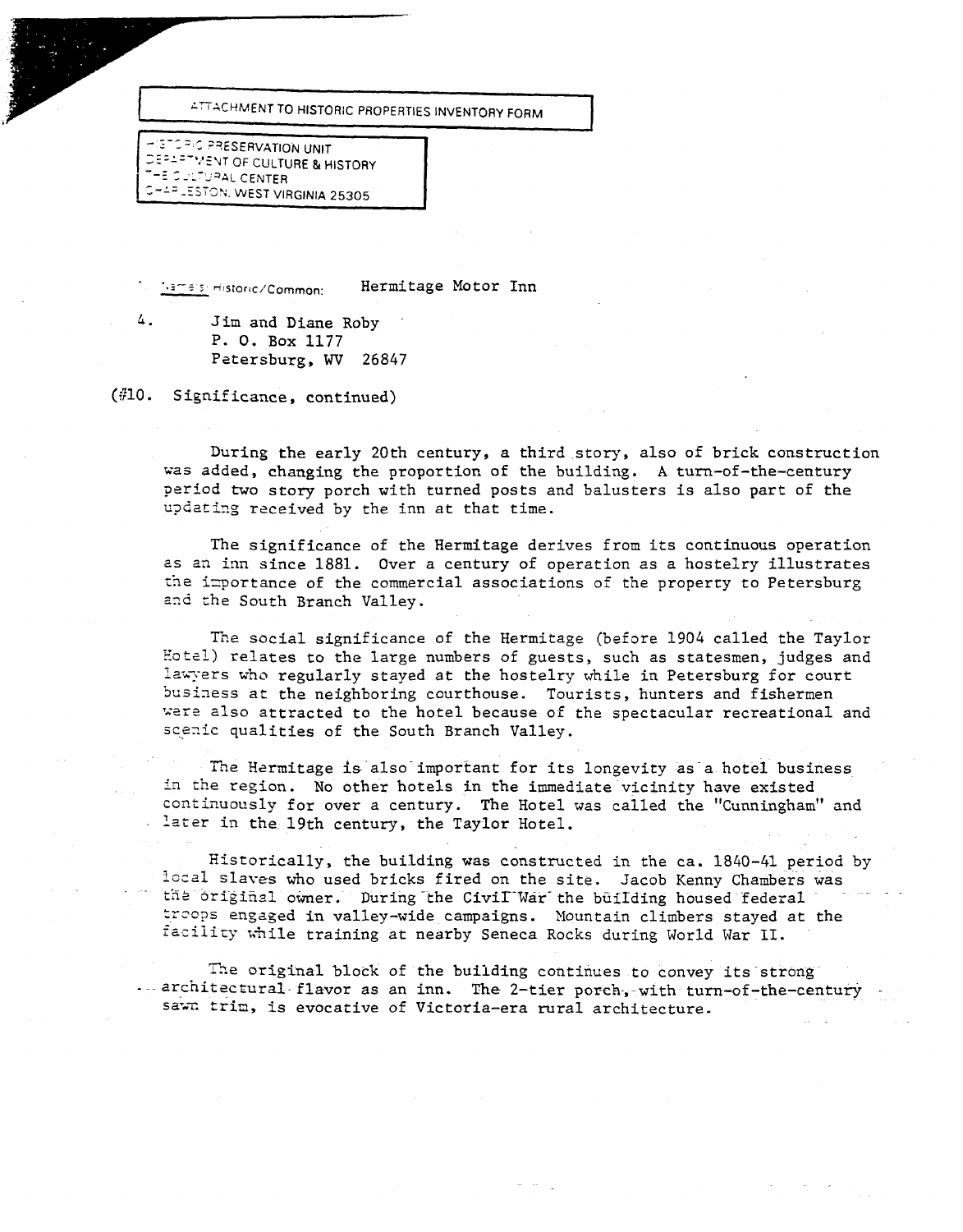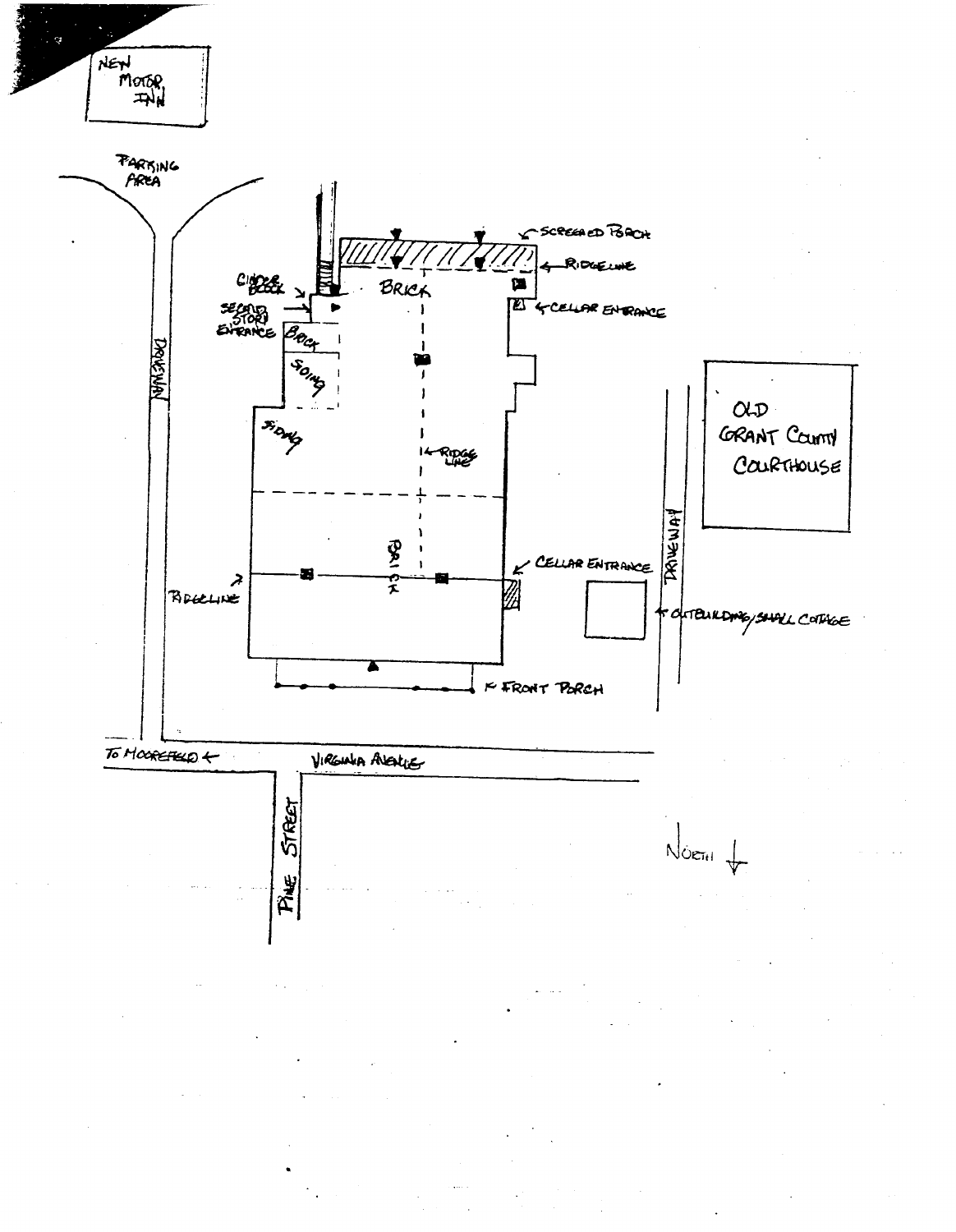